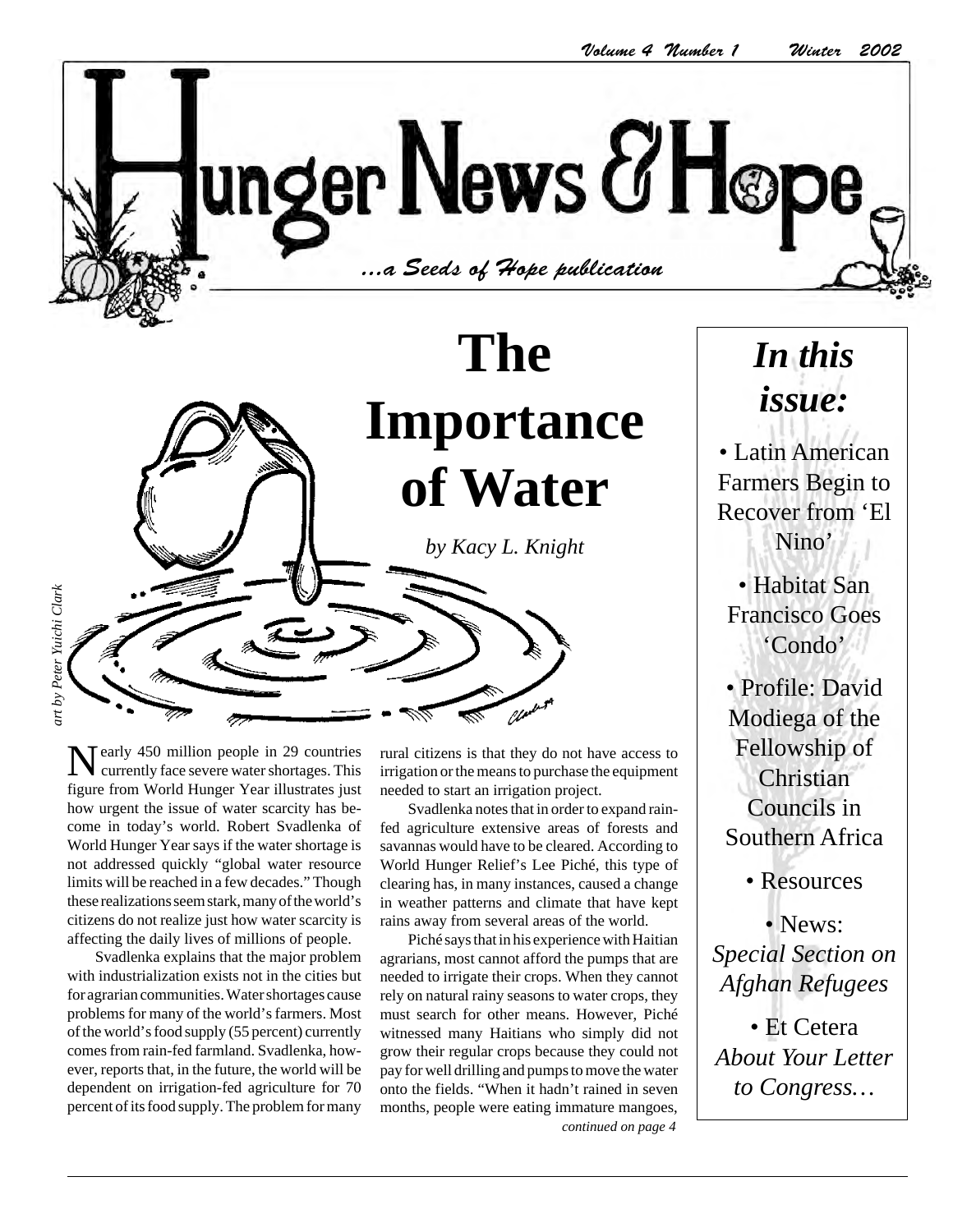# *Latin American Farmers Beginnng to Recover from 'El Niño'*

is to sell the peppers, so that next year he

SITIO MEJÍA, ECUADOR—Farmer Ethiel Brieones lost everything in 1998 when the weather phenomenon El Niño hit hard in Ecuador. Now he is getting back on his feet

"Now I produce again," farmer Ethiel Brieones, 60, says with a smile as he looks over his land. Three years ago he grew cacao, coconuts and lemons on two fertile hectares. But in 1998 the weather phenomenon El Niño hit hard in the Manabi Province of Ecuador where Brieones lives with his wife and five children.

"It rained every day for 10 months. Water and mud came down from the mountains," said Mr Brieones, pointing to the hills behind his farm in the village of Sitio Mejía. "It almost reached the windows of our house. All my trees died."

All the water canals in the area were filled with infertile mud that also covered hectare after hectare of land. The rain was followed by months of drought, and Mr Brieones' field—along with fields in the rest of the province—was left grey and hard as cement. Many farmers lost all they had, and a year of extremely low production followed.

But now Mr Brieones' two hectares are green again, covered with papayas, peppers, beans, bananas and maize. In response to the reduced soil fertility and motivated by a project initiated in1999 in the province by the Food and Agriculture Organization's (FAO) Special Programme for Food Security (SPFS), Mr Brieone and 530 other farmers have changed crops and cultivation methods. As a result, last year he had a good harvest and was able to produce more food for his family.

Before El Niño hit, Mr Brieones could sell parts of his surplus on the local market. Now he produces primarily to meet his family's food needs. With the help of the SPFS project, he has recently installed an irrigation system on a small plot of his land, enabling him to produce more and better crops.

A few weeks before harvest, he pointed to plants in the irrigated field, weighed down by bulging green peppers, and said, "It looks as if it is going to be a good harvest." His plan

might be able to irrigate an even bigger plot of land. Mr Brieones' situation is a reflection of

overall conditions in Latin America as presented in The State of Food and Agriculture 2001 (SOFA 2001), FAO's annual report on current developments affecting world agriculture.

"Among the developing country regions, the strongest performance in 1999 was recorded in Latin America and the Caribbean, where growth in agricultural output strengthened significantly to an estimated 4.6 percent, after a growth rate of only 1.8 percent in 1998," the report says.

The report reviews recent agricultural performance at world and regional levels. The Latin American growth rate in 1999 was twice the worldwide rate of 2.3 percent. Brazil, Ecuador and Peru performed especially well in 1999.

*—from a story by K. Iversen, Food and Agriculture Organization of the U.N.*

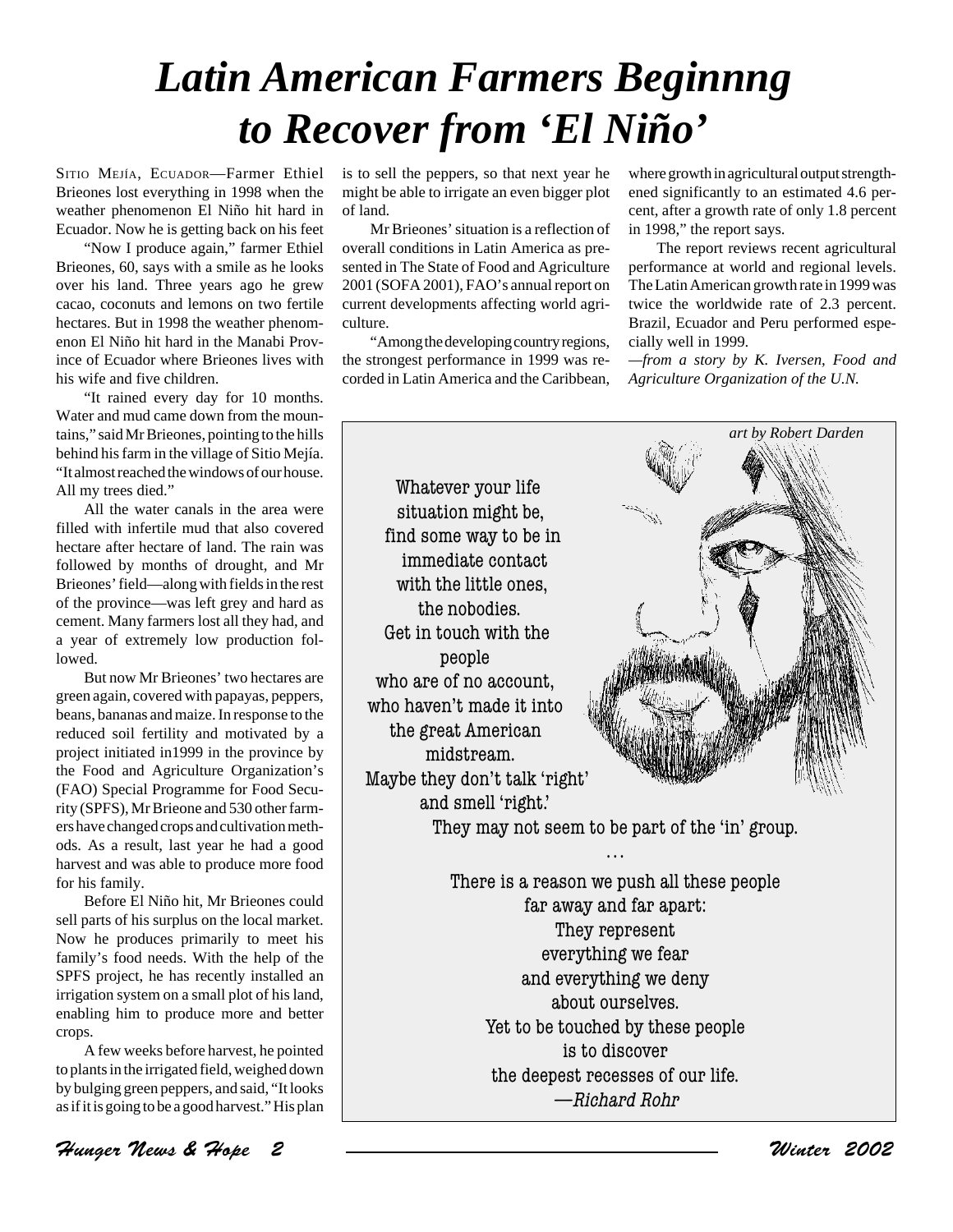**De MERILLE DE L'Allien de La Characterie de la Characterie de la Characterie de la Characterie de la Characteri** 

# **Habitat San Francisco Goes 'Condo'**

#### *by Helen Humphrey*

The San Francisco affiliate of Habitat for Humanity International has come up with creative solutions to overcome the unique challenges that it faces by virtue of its location.

 Jim Lowder, executive director of Habitat San Francisco, said San

are," Lowder said. In all, it costs \$150,000 to \$175,000 to build one single-family house, "about four times the average Habitat cost to build one house," Lowder said.

In addition, Lowder said the affiliate has had a hard time finding enough skilled labor—such as that of construction work-

*It costs \$150,000 to \$175,000 to build one single-family house in San Francisco, about four times the average Habitat cost to build one house.*

**SETTEM THE HIS COOK THE THE** 

Francisco's extremely competitive housing market has forced the cost of homes to escalate.

Unfortunately, because of the city's booming economy and high cost of living, it is difficult to find land upon which to build houses or money with which to do the building, he said.

"In recent years the growing economy has intensified the housing crisis in the city," Lowder said. He said it is hard to keep up with the economic development of the Bay Area. Though San Francisco is only 49 square miles, its population is more than 750,000.

"The single most limiting factor affecting houses in San Francisco is scarcity of land," Lowder said.

He said the demise of the "dotcoms" has eased the housing crisis some, but Habitat San Francisco still struggles to find land on which to build houses.

He said the cost of land is also an issue. "Our land costs are higher than some Habitat affiliates' entire house costs ers, many of whom are already busy with other building projects.

To make matters worse, the city's stringent building code requires four times the amount of staff and volunteer labor as other cities, Lowder said.

To combat

these problems, Lowder said the affiliate has taken a number of creative steps. Habitat San Francisco will break ground on a five-story, eight-condominium building in May or June.

The building—one of the tallest buildings Habitat has ever built as new construction—will be located in the heart of downtown on Mission Street.

Lowder said the fact that 150 families applied for the eight residences in the Mission Street building is not an unusual occurrence.

The new condo building is a first step toward overcoming the land shortage in the Bay Area. City agencies also are helping by donating sites.

Over the next 15 months, Habitat San Francisco will begin building 15 housing units on land that the city has donated. That saves the affiliate at least \$30,000 per lot, Lowder said.

Habitat-San Francisco's goal is to build 50 houses over the next five years. The affiliate at press time had completed

11 homes in its nine-year history, compared with some affiliates, who build 20 or 30 homes every year. San Francisco's unique housing market, Lowder said, means that "building 10 houses here [in San Francisco] is equal to 40 houses elsewhere."

One resource that isn't in scarce supply for the affiliate is volunteer workers. HSF has around 4,000 volunteers each year; about half that many are turned down, according to Lowder, because there isn't enough "unskilled" work to do.

Though HSF, like all affiliates, raises its own funds, it does promote and participate in programs of Habitat for Humanity International—such as requiring all new homeowners to take First Homebuyer Education classes and complete "sweat-equity" hours. In addition, like all affiliates, HSF donates 10 percent of its funds to the international programs.

The San Francisco affiliate is also working on its second "Women Build" home. The Women Build program is an international program that opens up more opportunities for women to build Habitat houses. The program was started as a result of women's being resisted at construction sites, Lowder said.

Lowder was a Baptist preacher for 10 years before becoming director of Dolores Street Ministries—a San Francisco neighborhood ministry—in 1981, and he moved from there to working for Habitat several years ago. He said he sees his role as still "basically a preacher," with Habitat as his parish.

"It's a vocational thing; it's not a job," he said. "It's something you live, you eat, you breathe."

*—Helen Humphrey, a native of Oklahoma City, is a journalism student at Baylor University. The art on this page is courtesy of Habitat for Humanity.*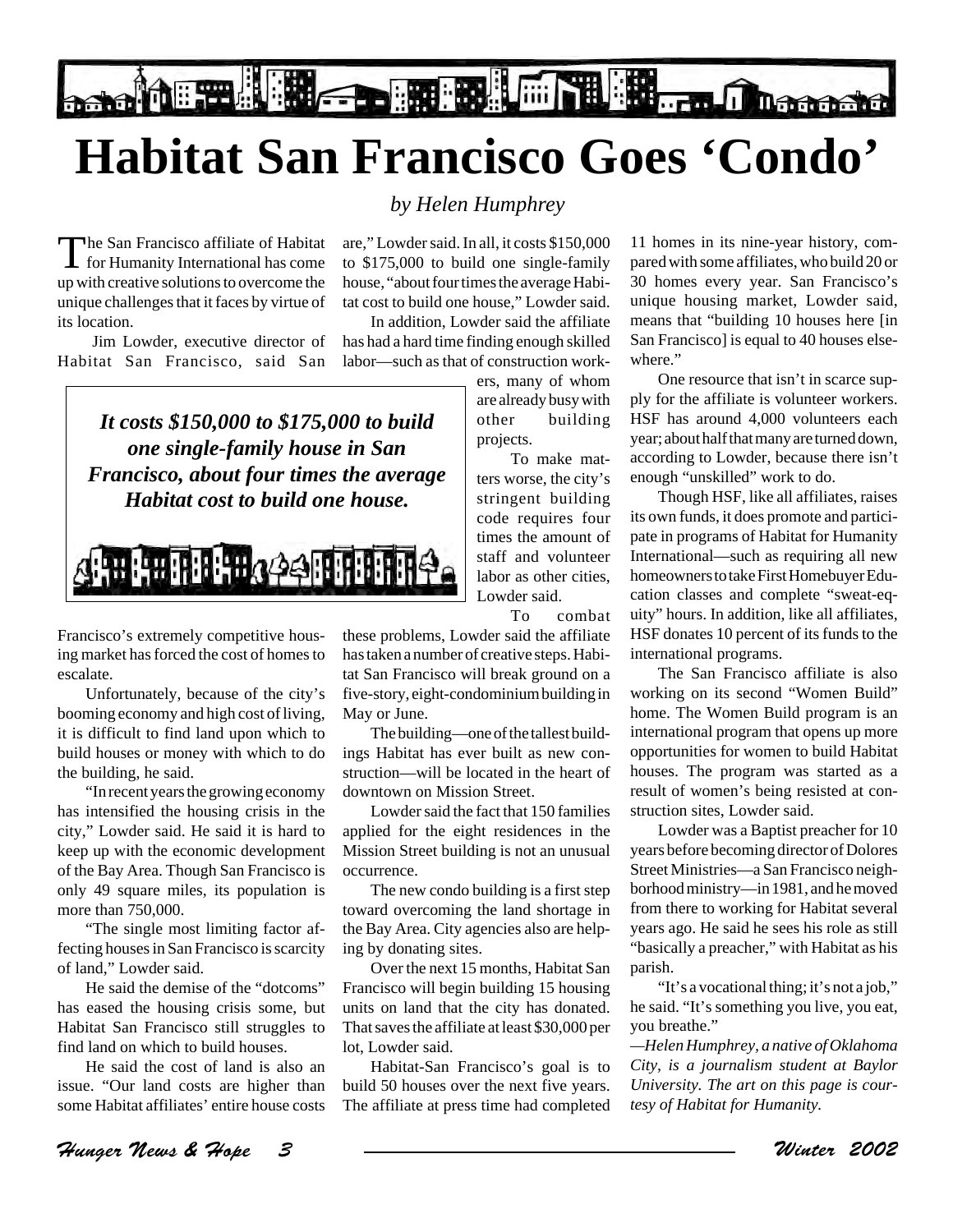### **The Importance of Water**

#### *continued from page 1*

and getting very sick," he said. "The rice crop was a complete loss and there was nothing in the market."

With an ever-increasing population, agricultural analysts note that these water problems are serious because of their effects on food security. "While food security affects all nations, the threats to food security will be experienced most severely by countries that are the most vulnerable to rapid population growth, drought, social upheaval, and economic stagnation," said Svadlenka.

Piché, who spent several months in Haiti drilling wells for citizens and has returned on several occasions, says the irrigation problems can be solved. He says, "If the farmers just had a couple of water pumps, they could share them." On one trip to Haiti, he saw the

*With an ever-increasing population, agricultural analysts note that these water problems are serious because of their effects on food security.*

distribution of pumps that were supported by very small taxes on the local peoples. These small fees paid for wear and tear on the equipment. However, Piché said it was difficult to collect the taxes, and without them the pumps could not be kept in repair.

Piché suggested that what people suffering from water shortages need most is financial support for well drilling, hand pumps, irrigation projects, and reforestation to increase rains. "If it would rain again, they wouldn't need pumps and wells," he said. He also called on U.S. citizens and concerned people around the world to conserve the water they use. He said, "I think the average American uses something like 120 gallons of water a day, while the average Chinese person uses only 3-5 gallons each day."

Some examples Piché gave for cutting down on water usage were taking shorter showers and using compost toilets. "The average person flushes the toilet five times a day," he said, "and with a five gallon toilet,

that's twenty-five gallons of water right there."

Svadlenka says that people need to develop "a more respectful attitude toward water and the ecosystems that provide for it." He calls on the world as a whole to conserve and preserve water and to think differently about how we treat it. "For too many decades, we have treated the planet's water system irresponsibly, drawing unsustainable amounts from the environment, returning it degraded in quality, and naively expecting it to return again and again in a usable, almost pure state." Piché, agreeing with Svadlenka, says the competitive way people use and abuse water must be stopped. "There are no pristine sources of water left out there that no one is using. That's a scary thought." he said.

–*Kacy Knight is a Baylor University professional writing major from Amarillo, Texas. Sources: World Hunger Year, Food First, and an interview with Lee Piché, executive director of World Hunger Relief, Inc.*

### **A Passion for Marginalized People**

David Modiega, general secretary for the Fellowship of Christian Churches in Southern Africa (FOCCISA) since 1996, is driven by a passion for justice. His formal training is in finance, but experiences in his youth with impoverished people made such an impression on him that he eventually gave himself completely to the work of social and economic justice—particularly on the behalf of marginalized people.

When he was growing up, many of Modiega's relatives were catechists in the Catholic church. His uncle was an Archbishop in the Anglican church. Young David accompanied these relatives, as they ministered, into neighborhoods where people lived in abject poverty.

"I was amazed that these people seemed to be living happily in spite of their poverty," he says. "Somehow their spirits had closed their minds to their situation—to the fact that they could not change their lives for the better. But I knew that was not the way it should be. I knew that this reality called for somebody to say to the state, 'These are your people; you must look out for them.'"

Because his burden for marginalized people would not go away, Modiega made a career move ten years ago from banking to social work, eventually ending up working for FOCCISA. One of his goals for the group is to give a voice to the marginalized people in the region. Some of this work has involved mediation between the government of his own Botswana and the "Sand People" who live in Botswana's bush country.

"We have taken the Sand People to the government to express their own feelings about how they are being treated," he says. "And when that happens you get a sense of achievement—even if the government does not respond. You feel that you have accomplished something because the Sand People were bold enough to go to the politicians and say, 'This is who we are.'"

This kind of work, of course, is difficult to sustain because one sees a great deal of human misery. "I have been to Rwanda and I have seen what has happened to people there," he says. "I have been to Angola and I have seen the instability there. I work with refugees. I have seen the pain and suffering that they go through. And I know that the human body was not meant to suffer like that."

Asked what keeps him going in spite of the emotional toll, Modiega says that his motivation is a spiritual call. He adds that prayer is the only thing that keeps him from breaking down.

*—The above is taken from an interview conducted by Katie Cook with Modiega in Harare, Zimbabwe.*



Hunger News & Hope 4 Winter 2002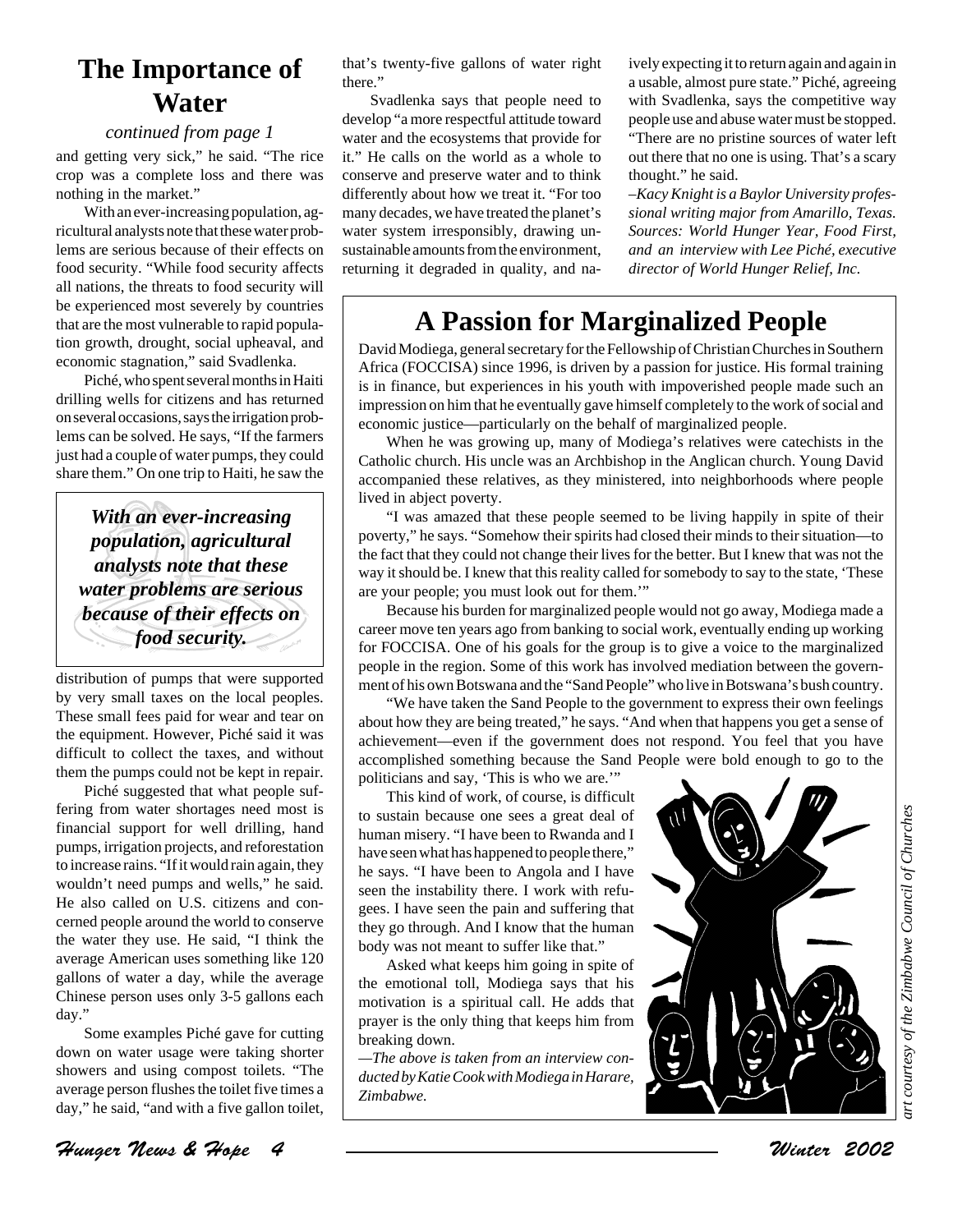### Resources

### **Blind Chickens** andSocial Animals



Creating **Spaces** for Afghan Women's **Narratives** Under the Taliban

**Animals:** *A Book about Afghan Women* This simple pa-

**Blind Chickens and Social**

perback book is a window into the shrouded world of Afghan women's issues—told not by outsiders but in their own words. Gain understanding, not just of the limitations imposed upon women in Afghanistan, but of the

dreams, hopes and strength they carry within. A powerful study by Anna M. Pont, published in partnership with Mercy Corps.

*Blind Chickens and Social Animals* is available for \$14.95 and can be purchased online at www.gearthatgives.com, an electronic shop affiliated with The Hunger Site. With every purchase, The Hunger Site will help provide 25 cups of food to hungry people.

#### **The Music of Mike Stern:**

#### *All Colors, Shapes and Sizes*

Do you ever wonder what you would say to a hippopotomus if you ran into him in the wilderness? What about a giraffe? Well, worry no more. Michael Stern has the album that will answer all the questions that are keeping you up at night. Okay, maybe you're sleeping fine, but it may help your children. Stern's CD, All *Colors, Shapes and Sizes*, uses both humor and warmth to create an inspiring set of songs for children. Through the use of a banjo, guiter and a variety of other vocal and instrumental backups, Stern provides a joyful celebration for children and their families. The recording features a number of original songs that are sure to quickly become family favorites and guaranteed to make you smile, no matter how old you are.

Michael Stern is probably more well-known in the Pacific Northwest to those who work with organizations such as Habitat for Humanity, Fellowship of Reconcilation, Physicians for Social Responsibility and numerous other peace and community groups. The influences that these organizations have had on Stern blend harmoniously throughout the recording.

For those of you who are not children, but are interested in music, Stern's *Not In My Wildest Dreams* is sure to satisfy and bless you. Stern wrote the lyrics to many of the songs on this recording after a trip to Africa with Habitat for Humanity. Featuring songs like "Everyone Of Us Deserves a Home," and "Blessed Peace," the CD allows Stern's listeners to experience the joys of serving those in need through his music.

Formerly a preschool teacher, pediatric nurse, and foster parent for children with special needs, Stern is presently a poet/ songwriter, family nurse practitioner and the father of two teenagers. He has performed over the last 18 years throughout the U.S., in Central America and as part of a singing Habitat for Humanity group in Zimbabwe and Malawi. His music has been welcomed not only in religious settings, but secular as well.

For interviews or information on Michael Stern's ministry, please call 206/633-3647 or send an email to mstern@u.washington.edu or mikesongs@earthlink.net. You can also find information on Stern's web page: home.earthlink.net/ ~mikesongs.

*—Review by Kelli Martin*



#### *creative resources for Lent and Eastertide* from Seeds of *fope Publishers*

Seeds Worship Resources: Four 20-page packets each year filled with prayers, litanies, sermons, activities, art, and more. \$50 per packet or \$120 for all four. To order, call 254/755-7745; fax 254/ 753-1909; write 602 James, Waco, TX 76706; email

Hunger News & Hope 5 Winter 2002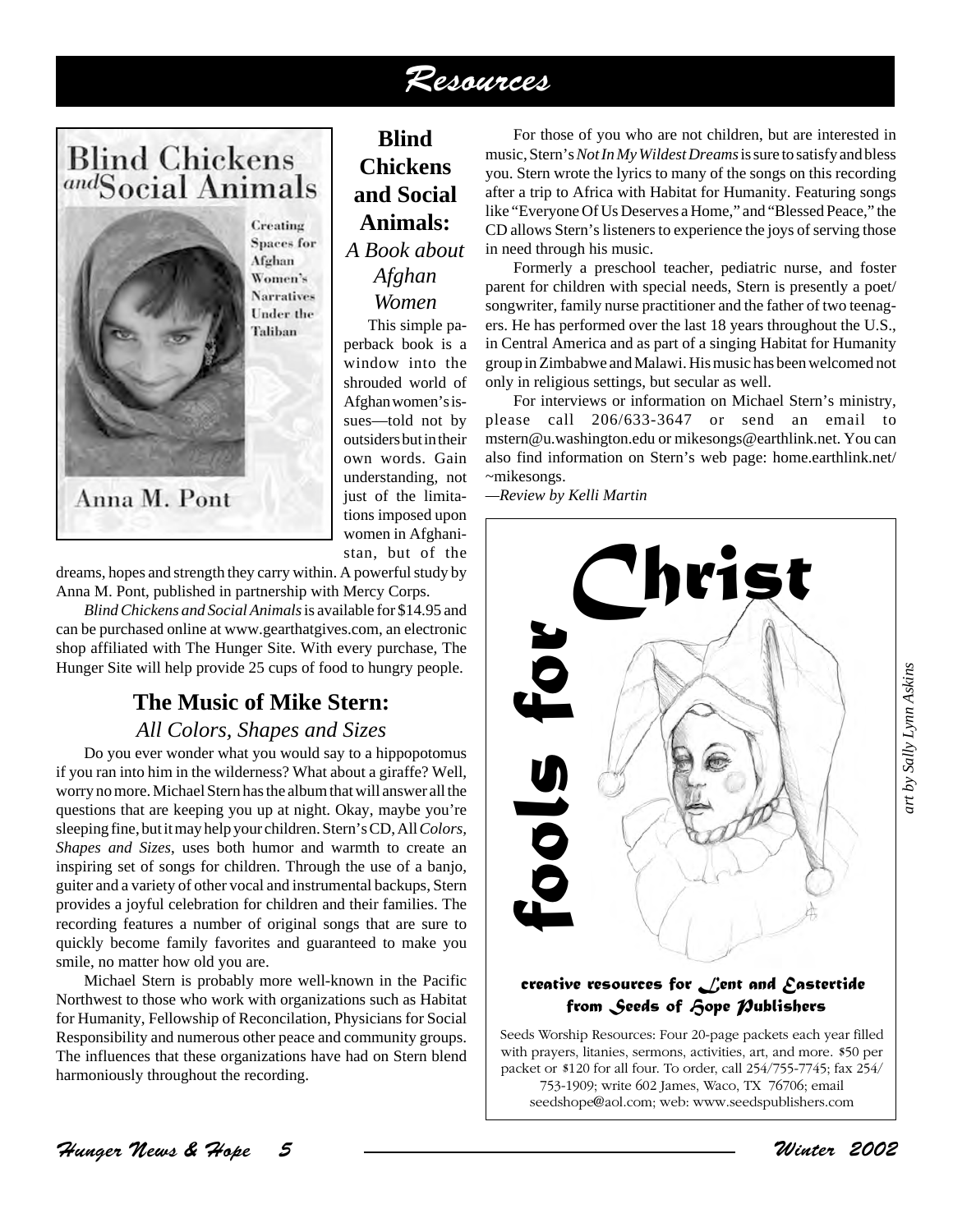# news briefs *compiled by Kacy Knight*

#### **Aid Groups Face Setbacks in Afghanistan**

TERMEZ, UZBEKISTAN–As winter began in Eastern Europe, aid groups outside of Afghanistan wondered how they would get desperately needed food and supplies to Afghans inside the country's borders. Over the last three years many of Afghanistan's people have suffered famine and malnutrition. Today, various aid groups are attempting to provide the badly needed food to these Afghans, yet are running into problems of security and an increasing number of bandits.

As winter deepens, many within the aid communities continue to be concerned that Afghans are not receiving the food and other supplies they need to survive. Nico

Heigenberg, a medical coordinator for Doctors Without Borders, said that the people were "absolutely not ready" for winter.

At the beginning of winter many Afghans had already been living in tents for several months and, due to the years of famine, some have had to eat grass just to stay alive.

The threat of winter is compounded by the fact that much of the aid set aside for Afghanistan remains outside the country. Bandits have become a problem for many of the groups attempting to deliver supplies. In one instance, five U.N. World Food Programme (WFP) trucks on their way to Herat in western Afghanistan were stopped by "unidentified gunmen." The food was unloaded and taken to a nearby village where it was dispersed among villagers. Christiane

#### **Afghan Refugees Before and After September 11**

The UN and several international aid agencies recently painted a grim picture of the future for Afghan refugees, according to a recent *Sojourners* report. The total number of Afghan refugees before the attack on the World Trade Towers in New York on September 11 was 2 million in Pakistan and 1.5 million in Iran. Since September 110,000 more have moved into Pakistan, even though the border is officially closed. As many as 1 million more may pour into Pakistan, another 500,000 into Iran, Tajikistan, Turkmenistan, and Uzbekistan.

Before September 11, one million persons were internally displaced in Afghanistan. Since the attack, that number has increased by 150,000. Sources says that between 50 and 70 percent of the population of Herat, Kabul, Jalalabad, and Kandahar have fled to rural areas since the start of the bombing.

Because of these alarming increases in the numbers of displaced people, food security has reached a crisis level. The total Afghan population, before bombing began by the U.S. and its allies, was 26 million. Out of this number, 2.5 to 3 million Afghans are in immediate danger of starving this winter. A total of

7.5 million will need assistance to get through the winter.

To make matters worse, in October, only 24 percent of the food aid required was delivered into Afghanistan, and only 21 percent distributed to those in need. The agencies providing direct relief in Afghanistan at press time were Christian Aid (www.christian-aid.org.uk/ index.htm), Oxfam (www.oxfam.org.uk/donation/ afghanistan.html), the International Federation of the Red Cross and Red Crescent (www-secure.ifrc.org/donation/donate.asp), Mennonite Central Committee (www.mcc.org/afghancrisis/index.html), and Mercy Corps (www.mercycorps.org).

*—from Sojourners. Their sources: United Nations, Christian Aid, Oxfam, and the Norwegian Refugee Council.*



Berthiaume, spokeswoman for WFP, said, "There is a lot of banditry right now people who try to take advantage of the fact that there is a kind of vacuum."

According to Burt Herman of the Associated Press, one aid group from Germany, Agro Action, said that it had sent 140 metric tons of aid across the border to Afghanistan. However, "more than four times that amount is sitting in warehouses or trucks" in Tajikistan. Herman also noted that many aid groups in Tajikistan say "red tape" bureaucracy and a lack of coordination between the Tajik and Afghan authorities has kept their supplies out of the hands of Afghans. –*from a story by Burt Herman of the Associated Press*

#### **Pakistan Seeks Financial Aid for Afghan Refugees**

KARACHI, PAKISTAN–Pakistani leaders have asked for \$200 million from the Asian Development Bank (ADB) to help support the increasing crowd of Afghan refugees who have crossed the border in recent weeks.

Although refugee rehabilitation is not a part of the ADB charter, Pakistan has already received financial assistance from the U.S. and has stressed that the money would be spent on development projects for improving refugee-affected areas. "We are planning to expend part of the proposed funds on such medium-term civic development projects along the areas which have come under pressure with the influx of thousands of refugees," said Ministry of Finance and Economic Affairs official Arif Azim.

Thousands have fled to the region of Chaman and Quetta in southwestern Pakistan since U.S. military strikes began on October 7. Although the terrain is rough and drought-stricken, the living conditions are deplorable, and there is extensive overpopulation, the refugees continue to come. There are currently more than 2 million Afghan refugees living in Pakistan. The refugee history reaches back to 1979 when Soviet occupation began, leading to a civil war. In recent years, Afghans have fled due to severe drought and now U.S. bombing campaigns against the Taliban government. –*from the African Free Press*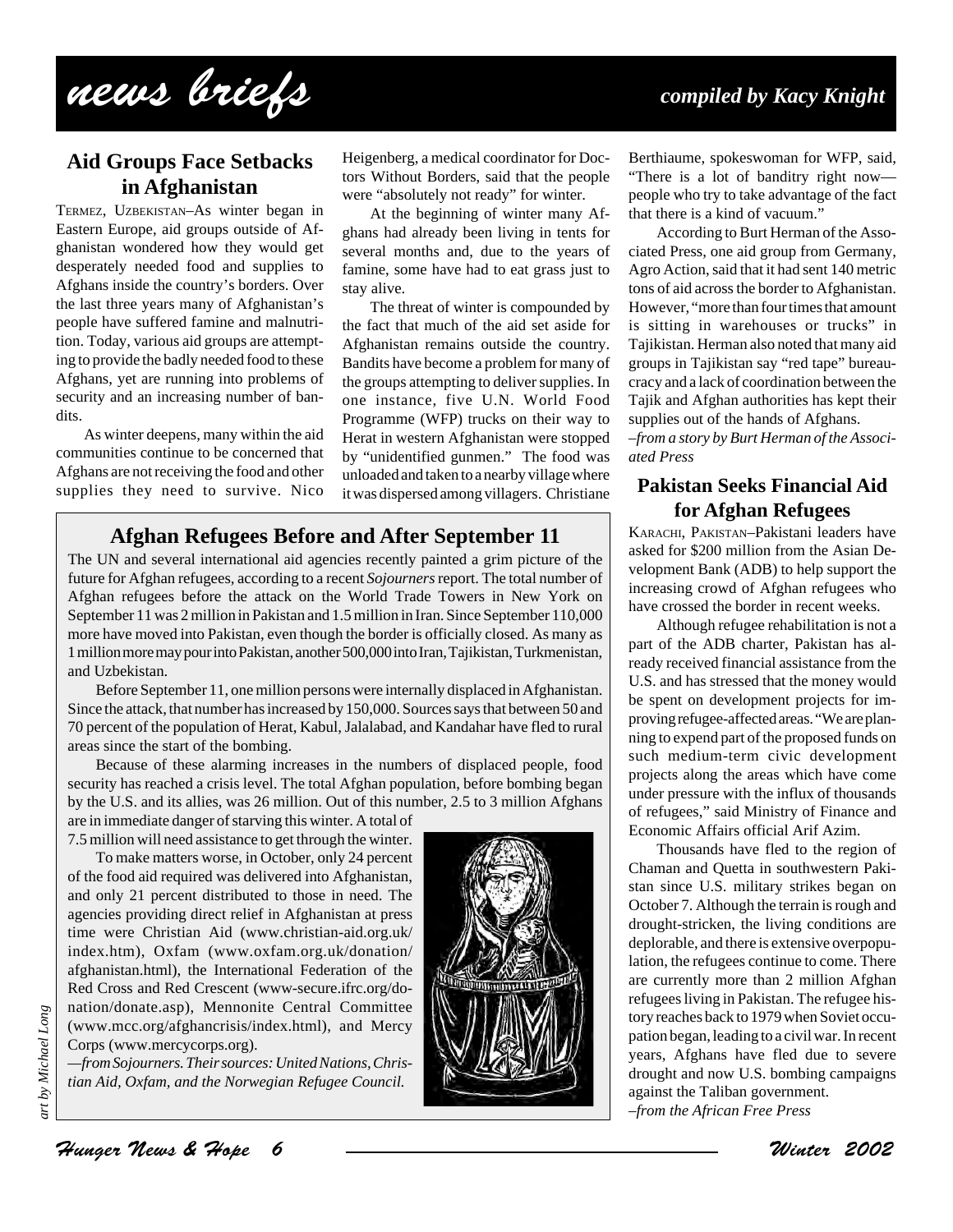

#### **U.S. Census Bureau's Latest Figures on Poverty**

WASHINGTON, D.C–According to two reports from the Commerce Department's Census Bureau, the poverty rate in the U.S. dropped from 11.8 percent in 1999 to 11.3 percent in 2000. The real median household income level did not change from 1999 to 2000, but the \$42,148 figure was the highest ever recorded for the median household range.

"The drop in the poverty rate belongs to a larger story of economic recovery since the last recession," said Daniel Weinberg, chief of the Census Bureau's Housing and Household Economic Statistics Division. "Poverty rates tend to peak soon after a recession. For instance, following the most recent recession in 1990-91, the poverty rate peaked in 1993. However, since that time, recovery has been wide-ranging as each racial, ethnic and age group has experienced declines in their poverty rates."

The reports also contained other information about poverty rates in America.

• About 1.1 million fewer people were poor in 2000 than in 1999–31.1 million versus 32.3 million.

• The poverty rate in 2000 was the lowest in 21 years–not statistically different from the rate in 1979 or the record low of 11.1 percent set in 1973. In addition, the number of poor families fell by nearly half a million over the period, to 6.2 million in 2000.

The poverty rate declined more for 18- to 24-year-olds than for any other age group–a three percentage-point drop from 17.3 percent in 1999 to 14.4 percent in 2000.

• Averaging 1998 to 2000, New Mexico statistically matched Louisiana and the District of Columbia for the highest poverty rate.

Hunger News & Hope 7 Winter 2002

• Based on comparisons of 1998-1999 and 1999-2000, ten states (Arizona, California, Florida, Minnesota, Mississippi, New Hampshire, New York, North Dakota, Oregon and Pennsylvania) and the District of Columbia showed decreases in their poverty rates.

–*from the* Food Journal, *published by the Texas Association of Community Action Agencies, Inc.*

# **Global Outlook: Number of Hungry People Rising**

800 million people are undernourished. Most of these are the landless poor, pastoral nomads, and members of small fishing communities. Among poor people women, children, the elderly and the sick are most likely to suffer from undernutrition. The first cause of hunger and malnutrition is poverty. People fail to eat enough food because they cannot afford to produce it or buy it. The largest number of chronically undernourished people rose between 1990-92 and 1994-96 in three out of five developing regions of the world. The largest number of undernourished people is in Asia.

—adapted from Telefood, a project of the Food and Agriculture Administration of the United Nations

#### *Number of Undernourished in Developing Countries by Region (millions)*